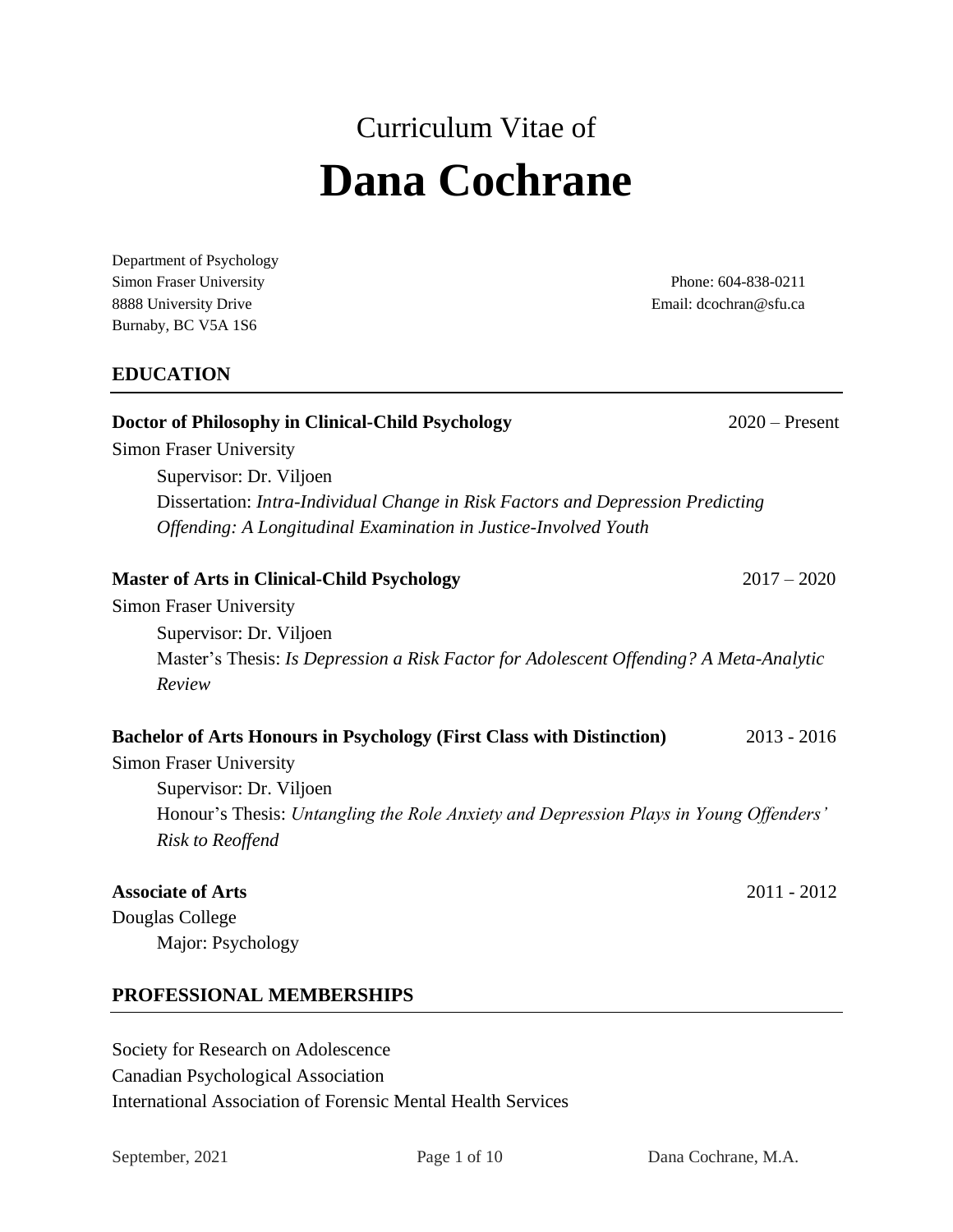# **HONOURS AND AWARDS**

| \$105,000 | Joseph-Armand Bombardier Graduate Scholarship - PhD             | $2020 - 2023$ |
|-----------|-----------------------------------------------------------------|---------------|
| \$6,500   | Graduate Fellowship – Simon Fraser University                   | 2020          |
| \$6,500   | Graduate Fellowship – Simon Fraser University                   | 2019          |
| \$17,500  | Joseph-Armand Bombardier Graduate Scholarship - Masters         | $2017 - 2018$ |
| \$6,500   | Graduate Fellowship – Simon Fraser University                   | $2017 - 2018$ |
| \$5,000   | Special Graduate Entrance Scholarship – Simon Fraser University | $2017 - 2018$ |
| N/A       | Canadian Psychological Association Honours Thesis Award         | 2016          |
| \$2,250   | Vice President Research Undergraduate                           | 2016          |
|           | <b>Student Research Award (Social Science and Humanities)</b>   |               |
| N/A       | Simon Fraser University President's and/or Dean's Honour Rolls  | 2014 - 2016   |
| \$3,420   | Simon Fraser University Undergraduate Scholarship               | 2014 - 2016   |
| \$2,250   | Vice President Research Undergraduate                           | 2015          |
|           | <b>Student Research Award (Social Science and Humanities)</b>   |               |
| \$3,500   | Simon Fraser University Ken Caple College Transfer Entrance     | 2013          |
|           | Scholarship                                                     |               |
| \$1,000   | <b>British Columbia Passport to Education Award</b>             | $2008 - 2010$ |
|           |                                                                 |               |

# **PUBLICATIONS**

- Viljoen, J. L., Vargen, L. M., **Cochrane, D. M.,** Jonnson, M. R., Goossens, I., & Monjazeb, S. (2021). Do structured risk assessments predict violent, any, and sexual offending better than unstructured judgment? An umbrella review. *Psychology, Public Policy, and Law*, *27*(1), 79.
- Muir, N. M., Viljoen, J., Jonnson, M., **Cochrane, D. M.,** & Rogers, B. J. (2020). Predictive validity of the SAVRY with Indigenous female and male adolescents on probation.
- Viljoen, J.L., Jonnson, M.R., **Cochrane, D. M.,** Vargen, L.M., & Vincent, G.M. (2019). Impact of risk assessment instruments on rates of pretrial detention, postconviction placements, and release: A systematic review and meta-analysis. *Law and Human Behavior.*  https://doi.org/10.1037/lhb0000344
- Viljoen, J. L., **Cochrane, D. M.,** Shaffer, C. S., Muir, N. M., Brodersen, E. M., Rogers, B. J., … Vincent, G. M. (2019). Bridging risk assessments to case planning: Development and evaluation of an intervention-planning tool for adolescents on probation. *Criminal Justice and Behavior*. https://doi.org/10.1177/0093854819873019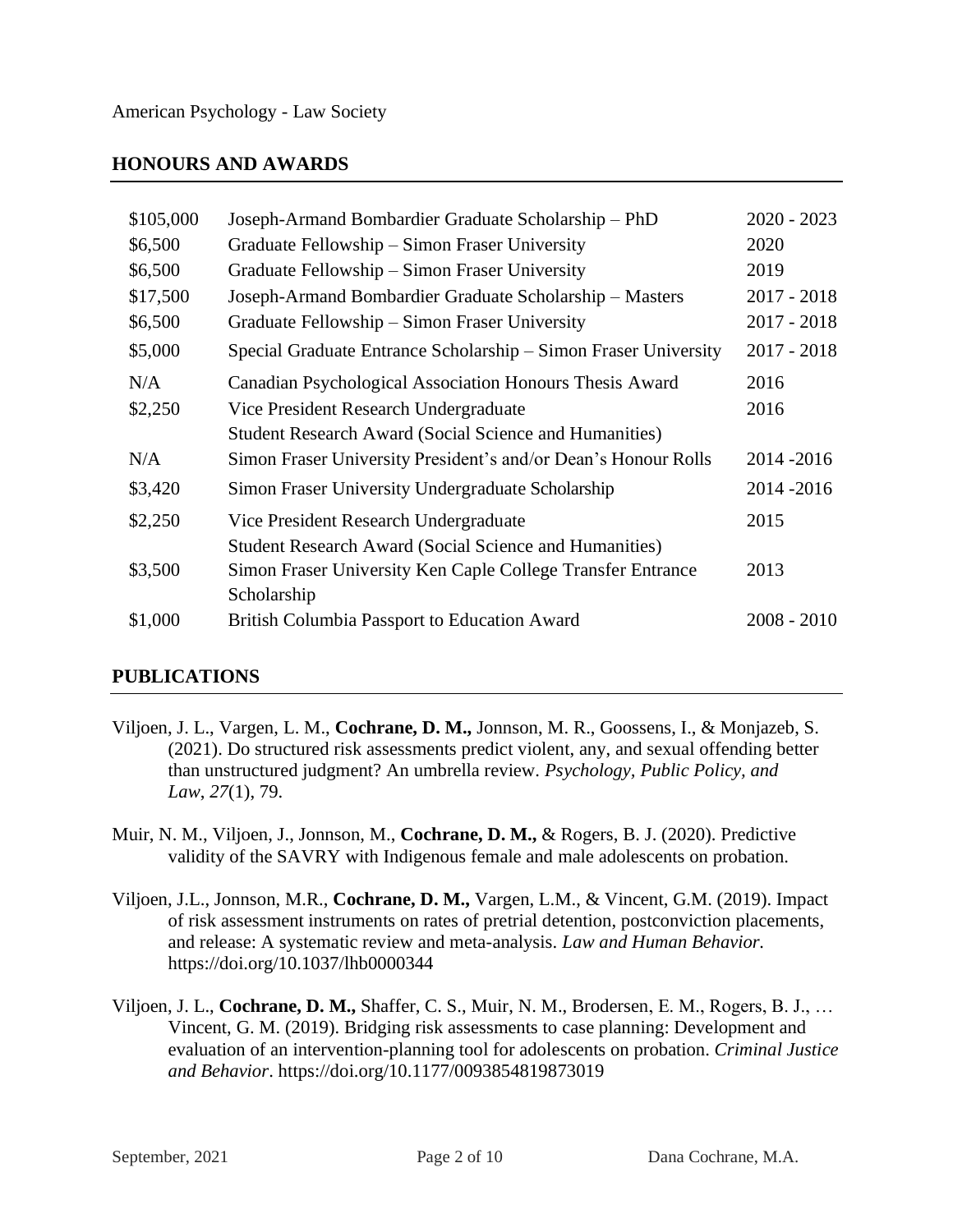- Viljoen, J., **Cochrane, D. M.**, & Jonnson, M. (2018). Do risk assessment tools help to manage the risk of violence and reoffending? *Law and Human Behavior*. http://dx.doi.org/10.1037/lhb0000280
- Viljoen, J., Shaffer, C., Muir, N., **Cochrane, D. M.,** Brodersen, E. (2018). Improving case management and service delivery for adolescent offenders: The implementation of the SAVRY and a structured service plan. *Criminal Justice and Behavior.*  <https://doi.org/10.1177/0093854818799379>

# **CONFERENCE PRESENTATIONS**

- **Cochrane, D.,** & Viljoen, J. (Paper presentation accepted for March 2020). *Is depression a risk factor for offending? A meta-analytic review.* Paper to be presented at the Society for Research on Adolescence, San Diego California.
- **Cochrane, D.,** Edge, M., Stewart, C., & Viljoen, J. (Poster presented March 2019). *Are youth with psychopathic traits at higher risk for abuse and future victimization?* Poster presented at the American Psychology and Law Society, Portland Oregon.
- Shaffer-McCuish, C., **Cochrane, D.,** Douglas, K., & Viljoen, J. (Paper presented March 2019). *The dynamic risk and protective factors for physical partner violence perpetration amongst adolescent offenders.* Paper presented at the American Psychology and Law Society, Portland Oregon.
- Viljoen, J., Jonnson, M., **Cochrane, D.,** Vargen, L., Vincent, G. (Paper presented March 2019). *Do risk assessment tools decrease incarceration and restrictive placements for offenders? A systematic review and meta-analysis.* Paper presented at the American Psychology and Law Society, Portland Oregon.
- Viljoen, J., Jonnson, M., **Cochrane, D.,** Vargen, L., Vincent, G. (Paper presented June 2018). *Does the implementation of risk assessment tools decrease incarceration rates? A systematic review.* Paper presented at the International Association of Forensic Mental Health Services, Antwerp, Belgium.
- Edge, M., **Cochrane, D.,** & Viljoen, J. (Poster presented June 2018). *A study of the association of psychopathic traits, suicidality, and self-harm in an adolescent sample.* Poster presented at the International Association of Forensic Mental Health Services, Antwerp, Belgium.
- **Cochrane, D.,** de la Rey, S., Leong, C., Lu, H., & Viljoen, J. (Paper presented March 2018). *Depression and recidivism in adolescent offenders: Is depression a causal factor?* Paper presented at the American Psychology and Law Society, Memphis, Tennessee.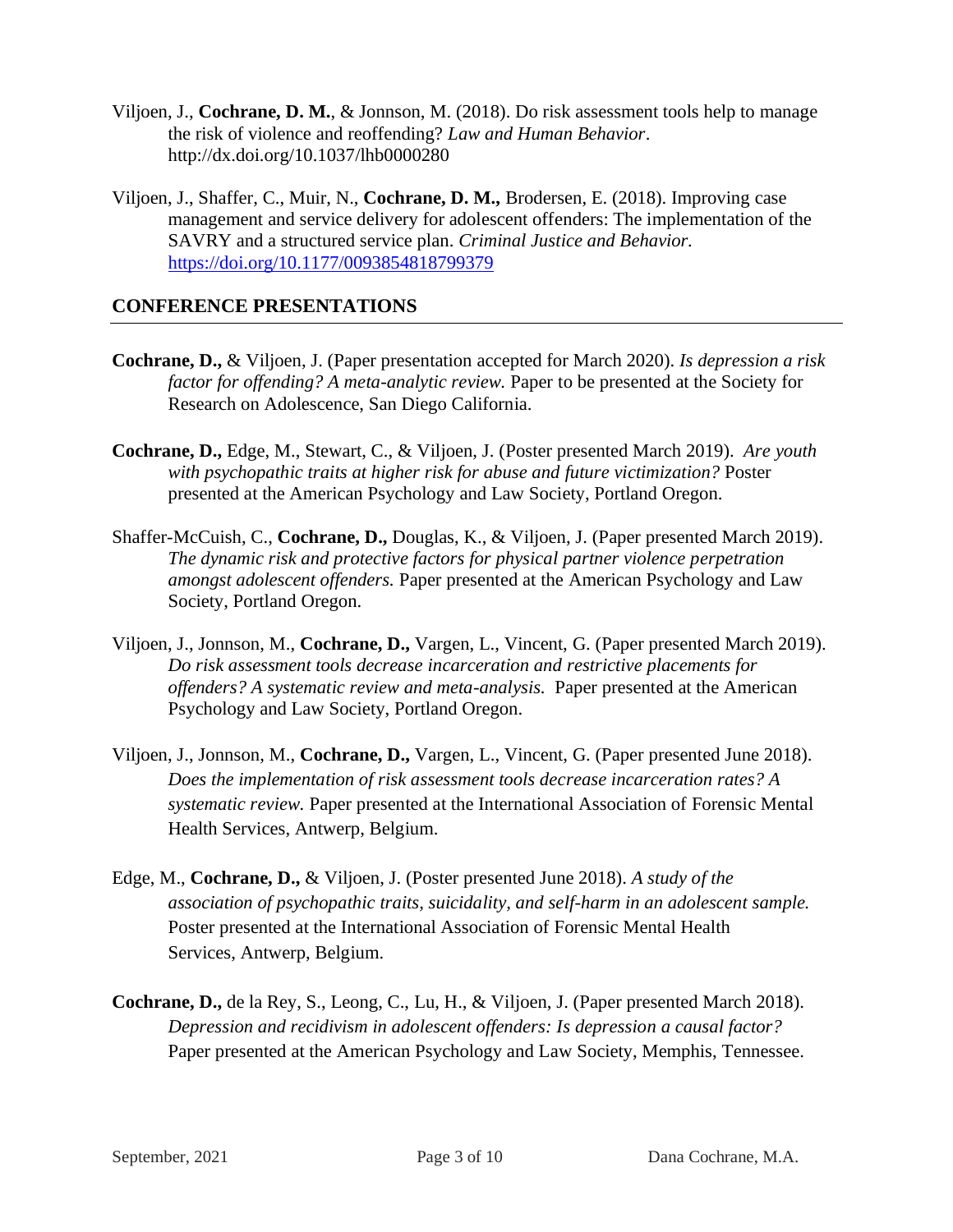- Viljoen, J., **Cochrane, D.,** & Jonnson, M. (Paper presented March 2018). *Do risk assessment tools help manage and reduce risk of violence & reoffending? A systematic review.* Paper presented at the American Psychology and Law Society, Memphis, Tennessee.
- Fuller, E., Shaffer-McCuish, C., Muir, N., **Cochrane, D.,** & Viljoen, J. (Poster presented March 2018). *The professional use of SAVRY case-specific risk and protective factors: A content analysis.* Paper presented at the American Psychology and Law Society, Memphis Tennessee.
- Viljoen, J. L., **Cochrane, D.,** Jonnson, M., Gray, A. L. (Paper presented June, 2017). *Do risk assessment tools help to manage risk of violence and reoffending?* Paper presented at the International Association of Forensic Mental Health Services Conference, Split, Croatia.
- Viljoen, J., Muir, N., Shaffer, C., **Cochrane, D.**, Brodersen, E., McMahon, R., Moretti, M., Vincent, G., Cruise, K., Hilterman, E., Guy, L., Douglas, K., & Roesch, R. (Paper presented June, 2016). *The development and evaluation of the ARROW risk management guide*. Paper presented at the 16<sup>th</sup> annual International Conference of Forensic Mental Health Services, New York City, United States.
- **Cochrane, D.,** Viljoen, J., & Bhanwer, A. (Poster presented June, 2016). *Untangling the role anxiety and depression plays in young offenders' risk to reoffend.* Poster presented at the 16<sup>th</sup> annual International Conference of Forensic Mental Health Services, New York City, United States.
- **Cochrane, D.,** Shaffer, C., Wessel, S., Spani, N., Dutchyn, R., & Viljoen, J. (Poster presented June, 2016). *Delinquent peers, attitudes towards violence, and violent reoffending: A longitudinal test of social learning theory, differential association theory, and the interactional model*. Poster presented at the 76<sup>th</sup> annual Canadian Psychological Association Convention Victoria, BC.
- Spani, M., Bordignon, L., Viljoen, J., Shaffer, C., Spani, N., **Cochrane, D.,** & Wessel, S. (Poster presented June, 2015). *The relationship between victimization, suicide-related behavior, and non-suicidal self-injury in adolescent offenders*. Poster presented at the 15<sup>th</sup> annual International Conference of Forensic Mental Health Services, Manchester, United Kingdom.

# **RELEVANT SKILLS AND TRAINING**

| <b>Supporting Teens' Autonomy Daily (STAND) Training</b>     | October 2020 |
|--------------------------------------------------------------|--------------|
| Facilitator: Dr. Sibley                                      |              |
| San'yas: Indigenous Cultural Safety Training – Mental Health | August 2019  |

September, 2021 Page 4 of 10 Dana Cochrane, M.A.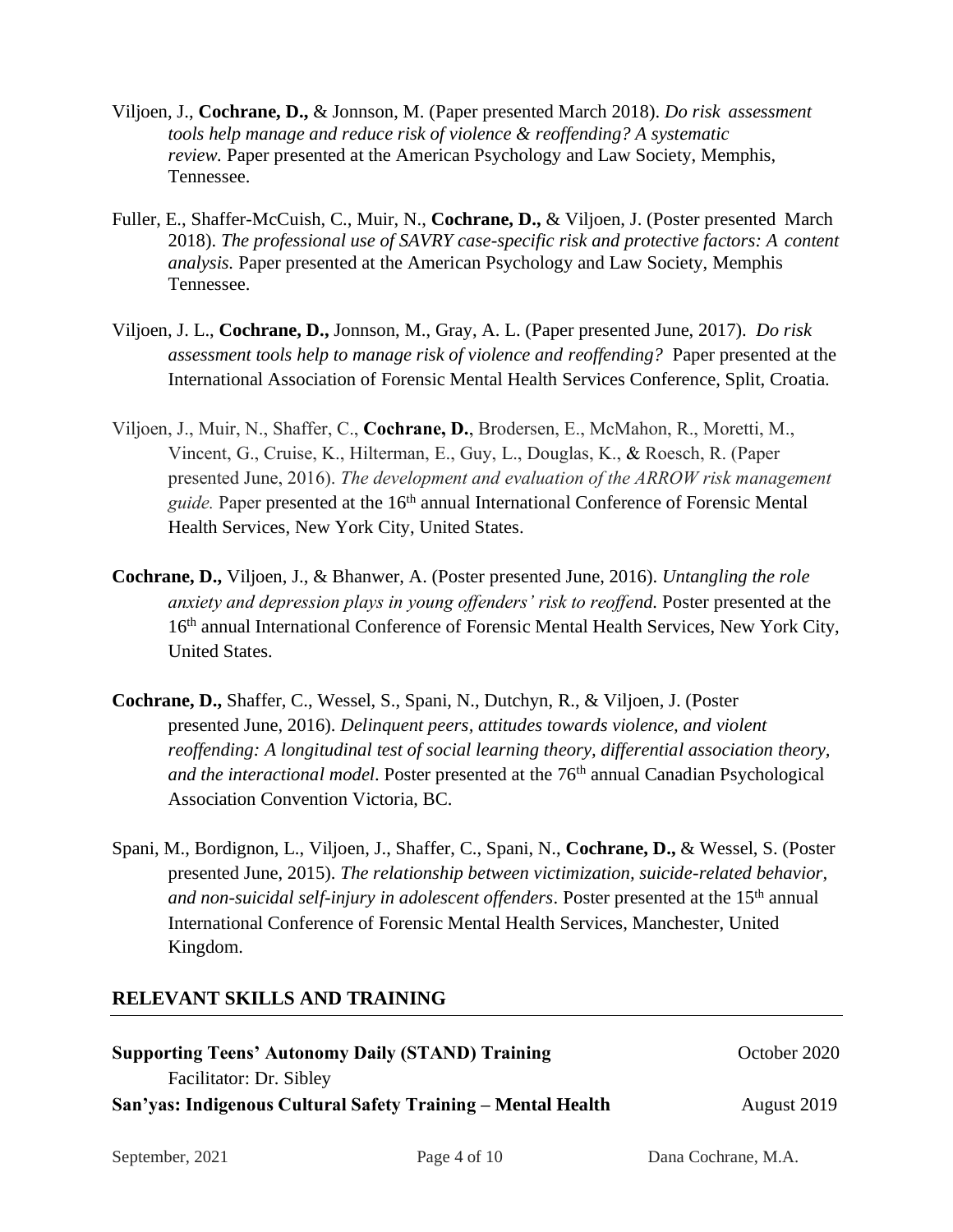| <b>Facilitator: Provincial Health Services Authority</b>                                                                                                              |            |  |  |
|-----------------------------------------------------------------------------------------------------------------------------------------------------------------------|------------|--|--|
| <b>Skills for Living Well</b><br>Facilitator: Dr. Martin Philips-Hing, SFU Clinical Psychology Centre                                                                 | April 2019 |  |  |
| <b>Engaging Patients to Enhance Recruitment and Retention in Clinical Trials September 2015</b><br>Facilitator: Dr. Scott Lear, St. Paul's Hospital, Vancouver Canada |            |  |  |
| <b>Short -Term Assessment of Risk and Treatability: Adolescent Version</b><br>Facilitator: Dr. Viljoen, SFU Mental Health and Youth Justice Lab                       | June 2015  |  |  |
| <b>Structured Assessment of Protective Factors for Violence Risk</b><br>Facilitator: Aisha Bhanwer, SFU Mental Health and Youth Justice Lab                           | June 2015  |  |  |
| <b>Structured Assessment of Violence Risk in Youth</b><br>Facilitator: Andrew Gray, SFU Mental Health and Youth Justice Lab                                           | June 2015  |  |  |
| <b>Adolescent Risk Reduction and Resilient Outcomes Work-Plan</b><br>Facilitator: Nicole Muir, SFU Mental Health and Youth Justice Lab                                | June 2015  |  |  |
| <b>Tri Council Research Committee, Online</b><br>Tri Council Policy Statement: Ethical Conduct for Research Involving Humans<br>Course in Research Ethics; Certified  | June 2015  |  |  |

# **TEACHING EXPERIENCE**

# **Department of Psychology, Simon Fraser University**

Teaching Assistant September 2020 – December 2020 Research Methods in Psychology - Psyc 201W\* \*Note: "W" denotes a Writing-Intensive Course, requiring extensive support and instruction by teaching assistants Professor/Supervisor: Dr. George Alder Duties: Guiding groups of students in two-hour tutorial sessions weekly, teaching course concepts, marking written assignments and final papers, consulting with students in office hours and over email, and attending regular lectures and meetings with the professor.

Teaching Assistant May 2020 – August 2020 Critical Analysis of Issues in Psychology - Psyc 300W\*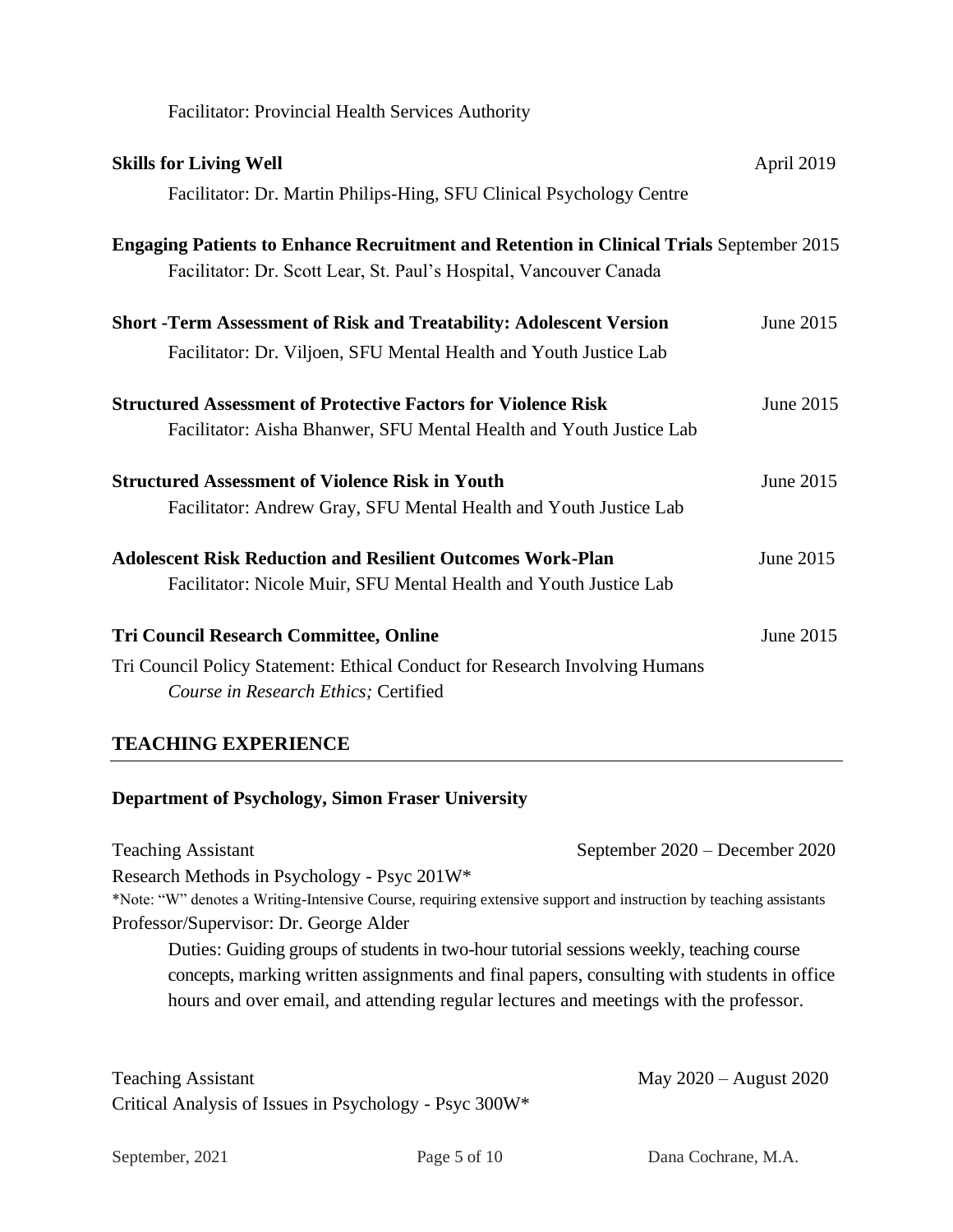\*Note: "W" denotes a Writing-Intensive Course, requiring extensive support and instruction by teaching assistants Professor/Supervisor: Dr. Gordon Rose

Duties: Guiding groups of students in two-hour tutorial sessions weekly, teaching course concepts, marking written assignments and final papers, consulting with students in office hours and over email, and attending regular lectures and meetings with the professor.

Teaching Assistant January 2020 – April 2020 Introduction to Theories of Personality - Psyc 370 Professor/Supervisor: Dr. Bob Ley

Duties: Marking exams and assignments, consulting with students in office hours and over email.

Teaching Assistant September 2019 – December 2019

Clinical Forensic Psychology - Psyc 379

Professor/Supervisor: Dr. Jodi Viljoen

Duties: Guiding groups of students in one-hour tutorial sessions weekly, teaching course concepts, marking written assignments and final papers, consulting with students in office hours and over email.

Tutor Marker January 2019 – August 2019

Introduction to Law and Psychology - Psyc 268

Professor/Supervisor: Dr. Deborah Connolly

Duties: Marking exams and assignments, consulting with students in office hours and over email.

Teaching Assistant September 2018 – December 2018

Research Methods in Psychology - Psyc 201W\*

\*Note: "W" denotes a Writing-Intensive Course, requiring extensive support and instruction by teaching assistants Professor/Supervisor: Dr. Mathew Sigal

Duties: Guiding groups of students in two-hour tutorial sessions weekly, teaching course concepts, marking written assignments and final papers, consulting with students in office hours and over email, and attending regular lectures and meetings with the professor.

Research Methods in Psychology - Psyc 201W\*

\*Note: "W" denotes a Writing-Intensive Course, requiring extensive support and instruction by teaching assistants Professor/Supervisor: Dr. George Alder

Duties: Guiding groups of students in two-hour tutorial sessions weekly, teaching course concepts, marking written assignments and final papers, consulting with students in office hours and over email, and attending regular lectures and meetings with the professor.

Teaching Assistant May 2018 – August 2018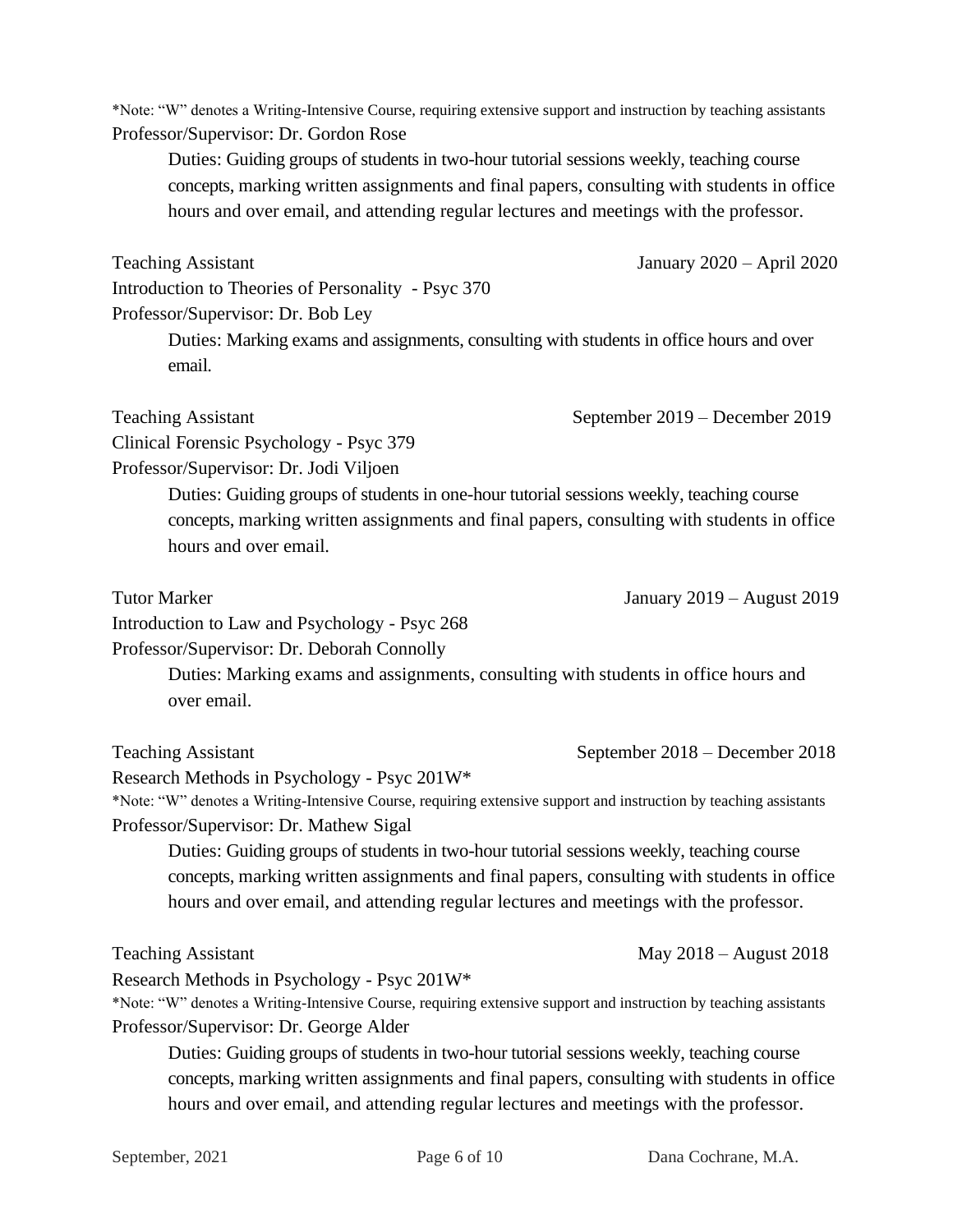Research Methods in Psychology - Psyc 201W\*

\*Note: "W" denotes a Writing-Intensive Course, requiring extensive support and instruction by teaching assistants Professor/Supervisor: Dr. Gordon Rose

Duties: Guiding groups of students in two-hour tutorial sessions weekly, teaching course concepts, marking written assignments and final papers, consulting with students in office hours and over email, and attending regular lectures and meetings with the professor.

Teaching Assistant September 2016 – December 2017

Critical Analysis of Issues in Psychology - Psyc 300W\*

\*Note: "W" denotes a Writing-Intensive Course, requiring extensive support and instruction by teaching assistants Professor/Supervisor: Dr. Gordon Rose

Duties: Guiding groups of students in two-hour tutorial sessions weekly, teaching course concepts, marking written assignments and final papers, consulting with students in office hours and over email, and attending regular lectures and meetings with the professor.

# **SUPERVISION EXPERIENCE**

**Directed Studies Research Project** (co-supervision with Dr. Viljoen) Sept – Dec 2017 Madison Edge, Topic: The relationship between psychopathic traits and non-suicidal selfinjury and suicide attempts in adolescent offenders Department of Psychology, Simon Fraser University Adolescent Risk and Resilience Lab

# **PROFESSIONAL ACTIVITIES**

# **Clinical Psychology Program Admissions Committee** 2018- 2019

Simon Fraser University

Duties: Conducted interviews and evaluated prospective clinical psychology graduate students.

Simon Fraser University Undergraduate Journal of Psychology

Duties: Market and promote journal, maintain and update journal website, serve as editor and review submissions, and manage editorial team.

# **RESEARCH EXPERIENCE AND PROJECTS**

# **Department of Psychology, Simon Fraser University**

**Managing Editor January 2016 - February 2017**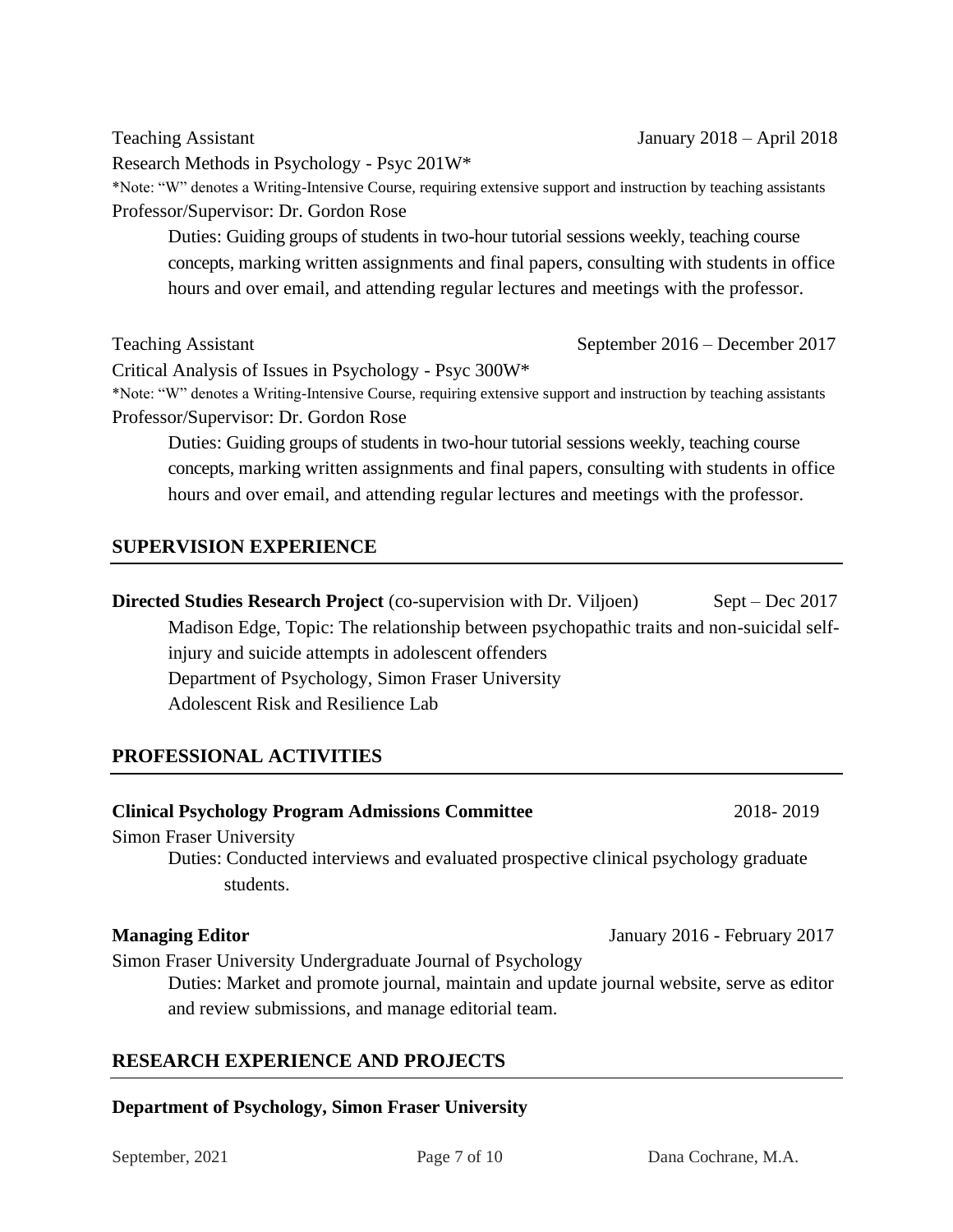# management through risk assessments such as the Structured Assessment of

Violence Risk in Youth (SAVRY), as well as maintaining working relationships with youth probation officers and other MCFD professionals. Additional tasks are data entry in SPSS databases, conducting literature reviews and miscellaneous office tasks.

Research Project: *Implementation of Evidence-Based Risk Assessment and Risk* 

Duties: Using CORNET to code youth offender files and assess case

# **Undergraduate Research Coordinator** July 2015 – July 2017

*Reduction Practices*

Dr. Jodi Viljoen's Adolescent Risk and Resilience Lab

Dr. Jodi Viljoen's Adolescent Risk and Resilience Lab

Duties: Hiring and training undergraduate research assistants, assigning tasks, supervising and ensuring accuracy of data entry, organizing lab materials, leading undergraduate conference poster submissions, scheduling lab shifts and meetings, producing updates about undergraduate team at general lab meetings, editing manuscripts for publication, and other miscellaneous administrative tasks.

# **Independent Research Project** January 2015 – April 2015

Primary Supervisor: Dr. Jodi Viljoen Secondary Supervisor: Etta Brodersen Topic: *Protective Factors and Desistance in Young Offenders using the DAP and the SAVRY* Components: Completed a research paper and conference poster, and presented the poster at Simon Fraser University.

# **Department of Psychiatry, University of British Columbia**

**Research Assistant** May 2015 – August 2018

ADHD Research Lab at BC Children's Hospital Primary Supervisor: Dr. Janet Mah

Research Project: *ALERT Study of Self Regulation Skills in Children with ADHD*

Duties: Recruiting and retaining participants for clinical trials, conducting literature reviews, writing syntax for scoring psychological assessments, conducting data screening and data analysis in SPSS, creating databases in REDCap, and assembling and submitting ethics documents. Further duties including helping facilitate the ALERT clinical trial to participants including helping maintain the token economy in the intervention, administering CPT tasks, and guiding the participants through fMRI simulators.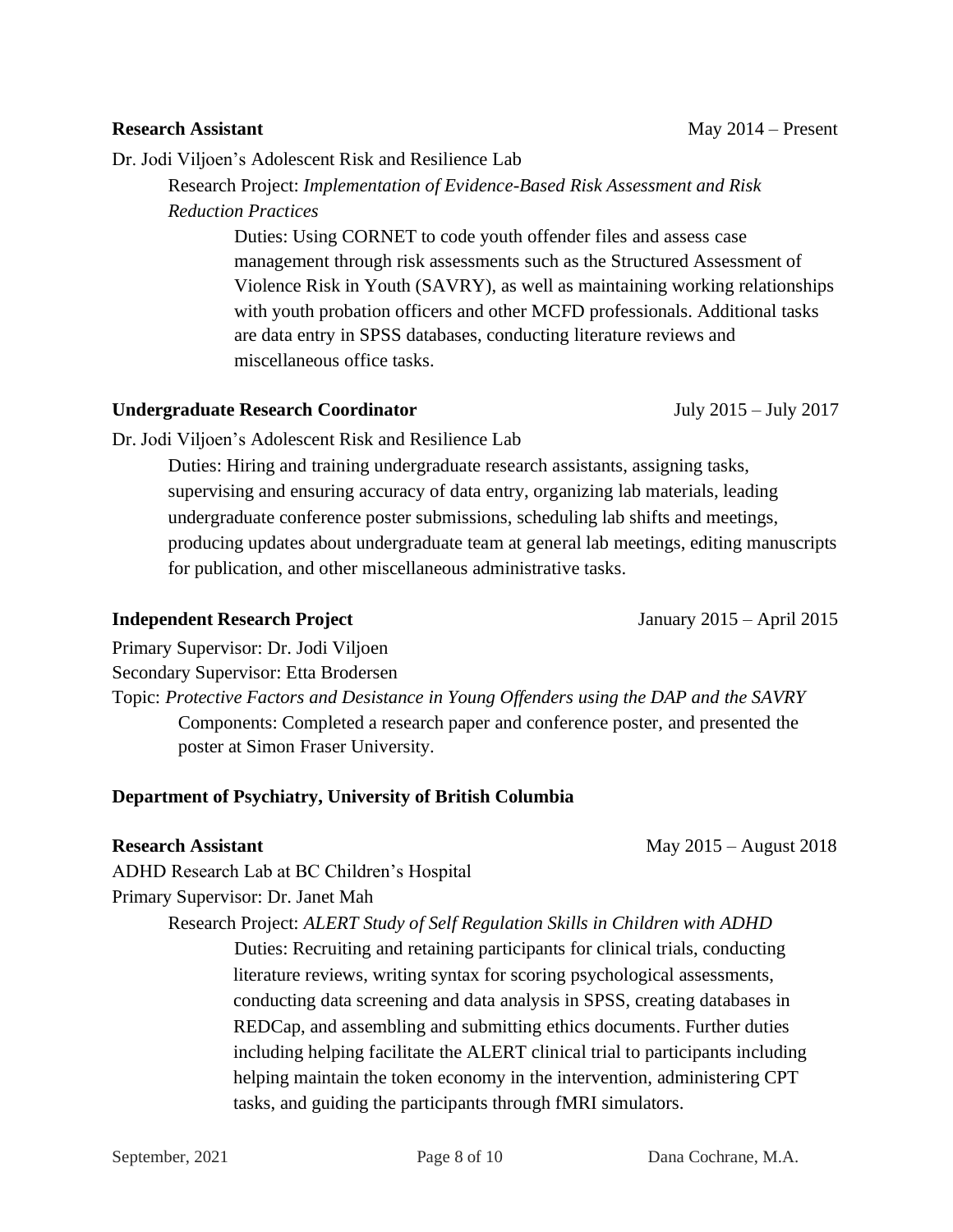### Research Project: *Provincial ADHD Program Research Project*

Duties: Obtaining informed consent for research project from parents and children and welcoming and answering any questions patients have when first visiting clinic. Maintain online REDCap database for the ADHD clinic, ensuring patients complete questionnaires.

# **CLINICAL EXPERIENCE**

**Practicum Student Practicum Student October 2021** – Present

Youth Forensic Psychiatric Services – Langley Outpatient Clinic Primary Supervisor: Dr. Lynda Murdoch Duties: Assessment and treatment of justice-involved adolescents.

# **Practicum Student** June 2021 – Present

Vancouver Anxiety Centre

Primary Supervisor: Dr. Christine Korol

Duties: Provide evidenced based therapy to children, adolescents, and adults. Both in person services and telehealth based therapy.

# **Psychology Assistant** August 2020 – Present

Youth Forensic Psychiatric Services – Langley Outpatient Clinic Primary Supervisor: Dr. Lynda Murdoch

> Duties: Conduct cognitive and psychodiagnostic testing on a variety of justice-involved adolescents.

# **Practicum Student** May 2019 – October 2019

Surrey Mental Health and Substance Use Services Primary Supervisor: Dr. Kausar Suhail

> Duties: Conduct cognitive and psychodiagnostic assessments on a variety of patients with severe mental illness.

# **Practicum Student August 2018 – March 2020**

Stories of Desistance Project

Simon Fraser University

Primary Supervisor: Dr. Jodi Viljoen

Duties: Interview adults on probation regarding their risk factors and protective factors for offending.